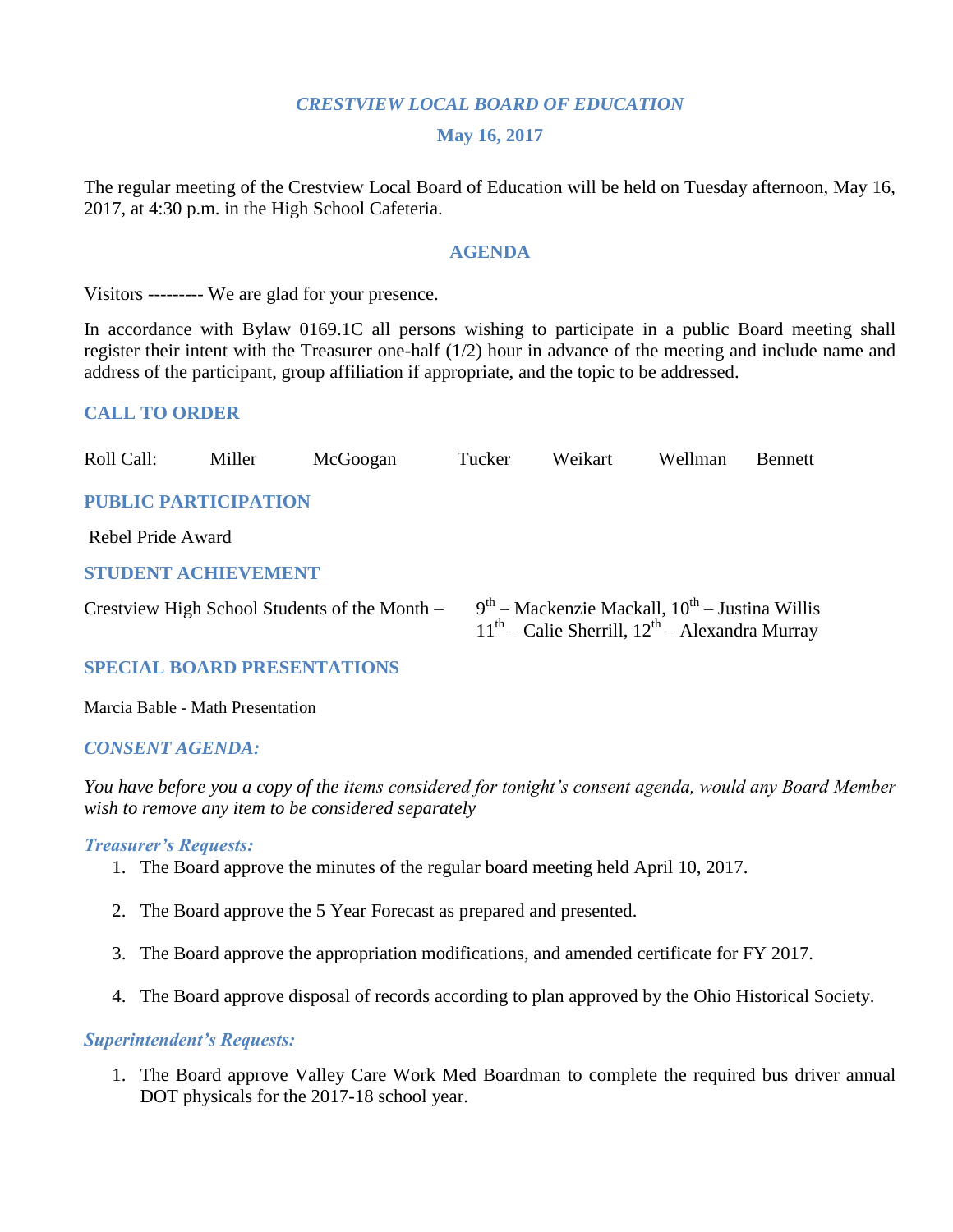- 2. The Board authorize Mr. Bable and Mr. Amerson to proceed with the plans to take an educational field trip to Pittsburgh, May 19, 2017, Grades 7/8 and on May 24, 2017 Grades 5/6, for the band and chorale students. All cost will be the responsibility of the students and Music Boosters.
- 3. The Board authorize Grade 6 to Pittsburgh on May 22, 2017. All costs will be the responsibility of the students and PTO.
- 4. The Board approve the transfer of Randall Erath from a three hour bus route to a five hour bus route effective the 2017-18 school year.
- 5. The Board grant pupil activity contract to the following nonteaching personnel for the 2017-18 school year as per salary schedule for the assignments designated pursuant to O.R.C. 3313.53; pending all required reports:

Joel Feicht - CHS Varsity Boys Head Basketball Coach Alexis Jayne - CHS Varsity Assistant Girls Soccer Coach

6. The Board grant pupil activity contracts to the following nonteaching personnel for the 2017-18 school year as per salary schedule for the assignments designated pursuant to O.R.C. 3313.53; all required reports are on file:

> Victor Nery - CHS Varsity Head Wrestling Coach Cindy Schmidt - SAFE Driving Co-Coordinator Jonathan Kinkead - CHS Varsity Boys Head Soccer Coach Jamiel N. Radman - CHS Junior Varsity Boys Soccer Coach Jason Cochran - CMS Summer Science/STEM Enrichment

7. The Board grant supplemental contracts to the following licensed personnel for the 2017-2018 as per salary schedule for the assignment designated; all required reports are on file:

> Kory Whitacre - CMS Assistant Football Coach Jacklynn Mercer - CHS Prom Advisor Eric Bable - CHS Marching Band Director Sarah Valingo - CHS National Honor Society Advisor Kathryn Vrabel - CHS French Club Advisor Randi Kubas - CHS Senior Class Advisor

8. The Board approve the following licensed personnel to be re-employed for the 2017-18, 2018-19, 2019-20 school years on a three (3) year limited contract basis according to salary schedule:

| Kathleen Storm       | Denise Crawford   | <b>Kimberly Barlow</b> |
|----------------------|-------------------|------------------------|
| <b>Hilary McLoud</b> | Rachel Sebastiani | Darren Miller          |
| J. Grady Long        | Randi Kubas       | Phylicia Joy           |
| <b>Scott Mealy</b>   | Gregory Woolman   | Joanna Wilcox          |

9. The Board approve the following licensed personnel to be re-employed for the 2017-18 school year on a one (1) year limited contract basis according to salary schedule:

| Derek Ciapala | Kayla Rolston | <b>Kory Whitacre</b> |
|---------------|---------------|----------------------|
| Steven Weber  | Dale Morckel  | Katie Beebout        |
| Sarah Finch   | Marcia Bable  | Sherry K. Ervin      |

10. The Board approve the following licensed personnel to be granted a continuing contract beginning the 2017-18 school year according to salary schedule as recommended by Matthew T. Manley, Superintendent:

| <b>Ashley Bartholomew</b> | Doris Buzzard   | Kristen Miller    |
|---------------------------|-----------------|-------------------|
| Sarah Valingo             | Dominic Dangelo | <b>Shawn Louk</b> |
| Danielle Orville          |                 |                   |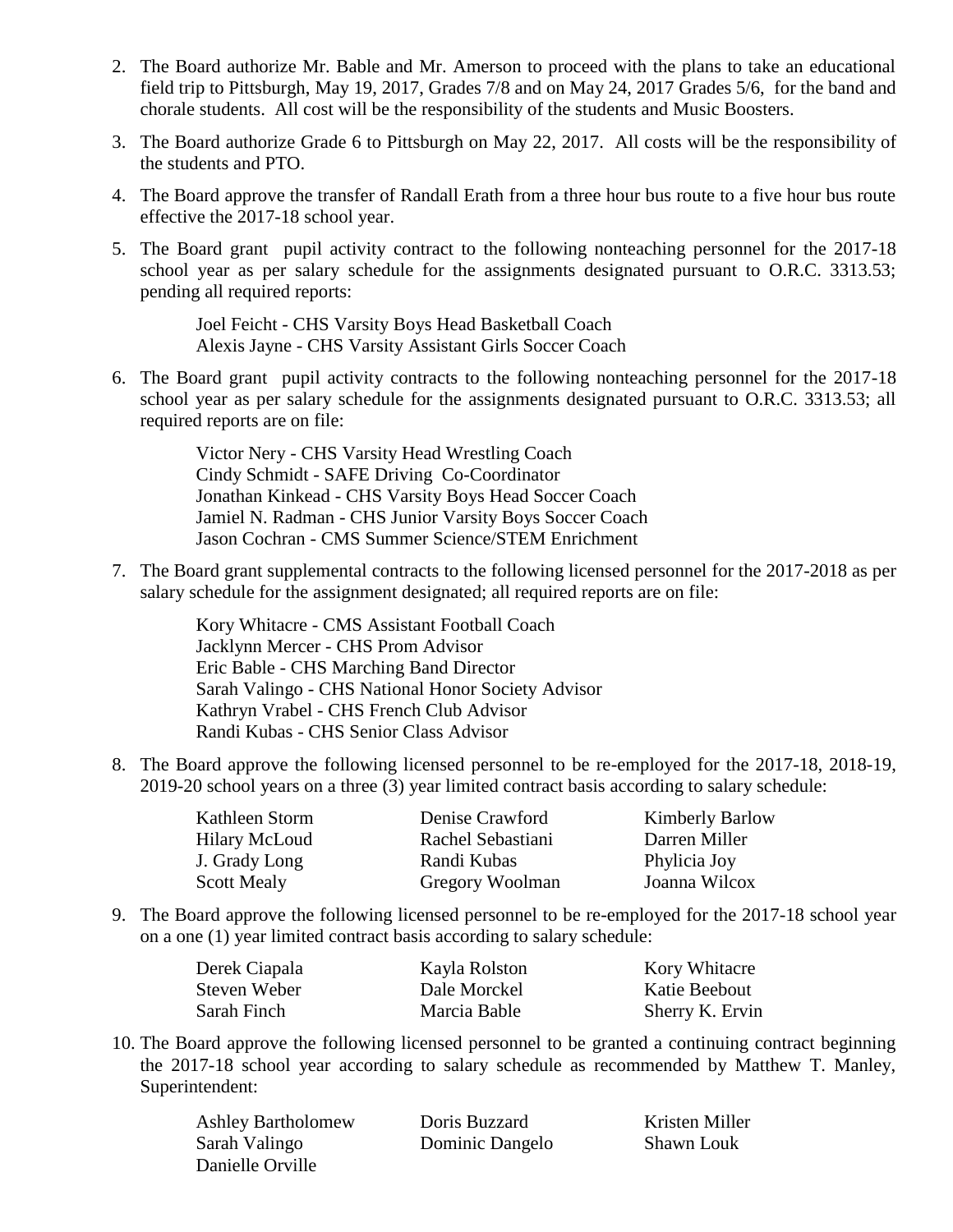11. The Board approve the following licensed personnel to be granted a one (1) year limited contract basis for the 2017-18 school year as an Instructional Tutor according to the established wage rate; all required reports are on file:

> Julie Geiss – CES Instructional Tutor Alisha Auer – CHS Instructional Tutor

12. The Board approve the following nonteaching personnel to be granted a one (1) year limited contract for the 2017-18 school year according to wage rate for the assignment designated; all required reports are on file:

> Myra Buck – Elementary School Activity Funds Cashier Hollee Gates – Middle School Activity Funds Cashier Deborah Walker – High School Activity Funds Cashier

13. The Board approve the following nonteaching personnel to be granted a two (2) year limited contract for the 2017-18 and 2018-19 school years according to wage rate for the assignment designated; all required reports are on file:

> Andrew Gates – Custodian Ralph Gentry – Custodian Terrance Stockman – Bus Driver Sara Chlebus – Cafeteria Server Kelly Cusick – Cafeteria Server April Stear – Cafeteria Cashier Randall Erath - Bus driver KeniJo Wood – Bus driver

14. The following nonteaching personnel be granted a continuing contract beginning the 2017-18 school year according to wage rate for the assignment designated:

> Forrest Raschilla – Technology Assistant Melissa Gentry – District Secretary Michael Best – Custodian Nickolas Gates – Custodian

15. The Board approve the following non-teaching personnel be placed on the approved substitute list for the 2016-17 school year, substitute basis only, according to wage rate for the assignment designated; all required reports are on file:

*Custodian* – Paul Beck

16. The Board approve the following non-teaching personnel be placed on the approved substitute list for the 2017-18 school year, substitute basis only, according to wage rate for the assignment designated; all required reports are on file:

# *Bus Drivers*

George Cox….Harold Winnale III… Raymond Woods, Jr... Richard Cochran….Timothy Palmer…Melissa Fieldhouse… Ashlee Heaton...Stephanie Cooper-Montague…Richard Stelts

# *Cafeteria Cooks, Cashiers, Servers and Dishwashers*

Mandy Mustake…Jamie Corey…Jamie Hancox...Tracy Simmons…Melissa Fieldhouse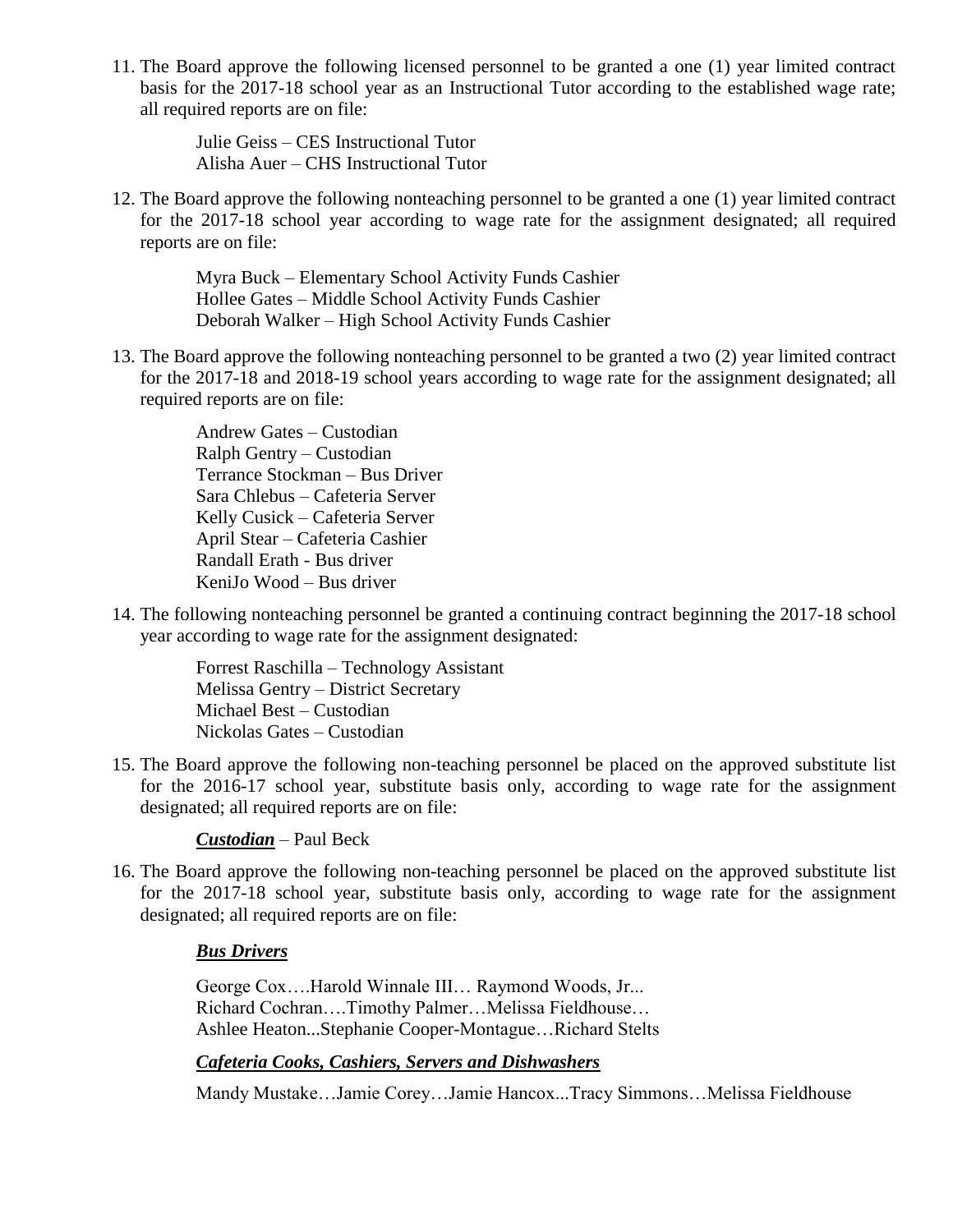# *Custodians*

Jamiel Radman....Cody Rozeski .… Richard Wilcox…..Keith Gallagher…Thomas Belan Thomas Rogers…Jeffrey Oliver…Clifford Brinker….Nicholas VanPelt…Lee Hahn… Paul Beck

### *Secretaries*

Wendy Good …. Carolyn Nezbeth….Jan Schaefer…Karen Sapp...Jennifer Burbick-Rothwell

# *Technology Assistant*

Richard Stelts

17. The Board approve following certificated personnel be placed on the approved substitute list for the 2017-18 school year, be granted a limited teaching contract, substitute basis only, according to salary schedule; all required reports are on file:

# *High School, Middle School & Elementary School*

Alisha Auer – Physical Education P-12 Stephanie Beight - LPN Janet Marstellar - Visual Art (P-12) Cynthia Beveridge – Life Sciences 7-12 Jamie Meredith – General Education Jennifer Burbick-Rothwell – Vocational Tammy Moore - General Education Rodney Chapman - General Education Carolyn Nezbeth - General Education Amie Cope – Int. Lang. Arts 7-12 Tiffany Noling - General Education Meggan Goehring – General Education Richard Stelts - Lang. Arts/SS 7-12 Heidi Guilliams–Econ/Geog/Hist 9-12/SS % Crystal Weikart - Elementary 1-8 Diane Lenkey – Ed of Handicapped K-12 Betsy Garwood-Wilhelm - LPN

# *Tutoring/Home Instruction*

Colby Adams – Early Childhood P-3 Lisa Campbell – Elementary K-8 Ashley Bartholomew – EC P-5, I. Spec K-12 Kathleen Storm – Early Childhood P-3 Scott Mealy – Intervention Specialist 7-12 Crystal Weikart – Elementary 1-8

John Beilhart – Health/PE P-12 Amy Mabbott - EL K-8, Counselor, Supervisor Liza Berger – LPN Jacob Mellinger - Integrated Mathematics 7-12 Jolane Day – Spanish/French/Eng. 7-12 Dena Rozeski – Early Childhood P-3/Gen 4-5 Gerard Grimm – Int. Lang Arts/Int. S.S Pamela Veiock - Middle School Childhood 4-9

Katherine Bennett – Multi-Age P-12 Jill Colaneri – Hist 9-12/SS 7-8 SLD K-12 Phylicia Joy – Integ. Mathematics 7-12 Doris Buzzard – Integ. Social Studies 7-12 Shawn Louk - Early Childhood P-3 Amy Mabbott - El K-8, Counselor, Supervisor

- 18. The Board accepts the resignation of Matthew Evans, Varsity Boys Assistant Football Coach effective for the 2017-18 school year.
- 19. The Board accepts the resignation of Janet Leipheimer, Community Engagement Coordinator for the 2016-17 school year effective immediately.

# **END of CONSENT AGENDA**

Recommend the Board approve the consent agenda as presented:

Moved by \_\_\_, second by \_\_\_to approve consent agenda. Vote yes: \_\_\_, \_\_\_, \_\_\_, \_\_\_, \_\_\_, \_\_\_.Vote no:  $\frac{1}{\sqrt{2}}$ ,  $\frac{1}{\sqrt{2}}$ ,  $\frac{1}{\sqrt{2}}$ ,  $\frac{1}{\sqrt{2}}$ ,  $\frac{1}{\sqrt{2}}$ ,  $\frac{1}{\sqrt{2}}$ ,  $\frac{1}{\sqrt{2}}$ ,  $\frac{1}{\sqrt{2}}$ ,  $\frac{1}{\sqrt{2}}$ ,  $\frac{1}{\sqrt{2}}$ ,  $\frac{1}{\sqrt{2}}$ ,  $\frac{1}{\sqrt{2}}$ ,  $\frac{1}{\sqrt{2}}$ ,  $\frac{1}{\sqrt{2}}$ ,  $\frac{1}{\sqrt{2}}$ ,  $\frac{1}{\sqrt{2}}$ 

*Treasurer's Requests/Recommendations not included in Consent Agenda:*

1. Recommend: The Board approve financial reports and investments as prepared and presented.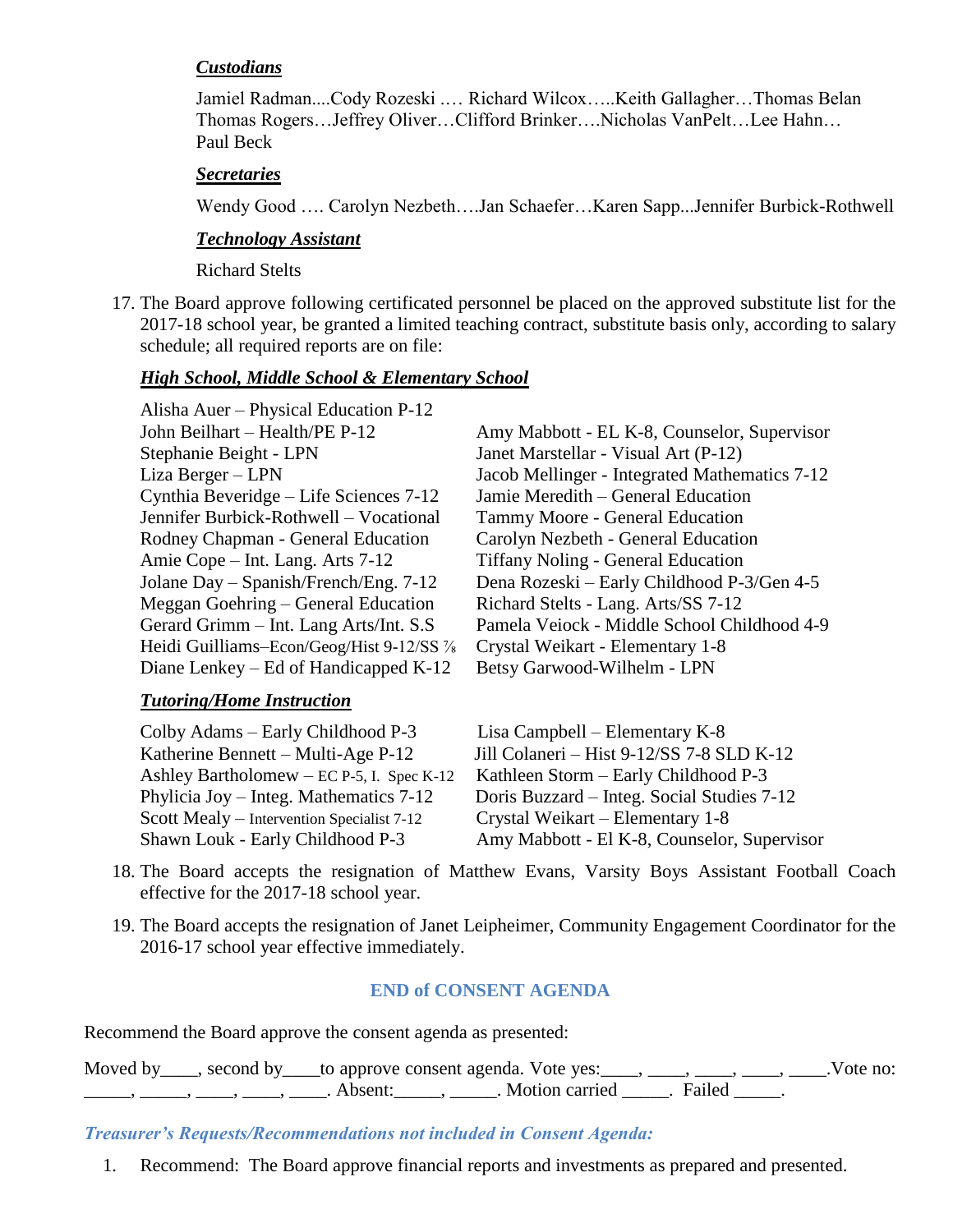### 2. Recommend: The Board accept donations from:

| a.             | Hephner Lawn Care            | \$200.00 to CHS Baseball for banner                                                                                                                                     |
|----------------|------------------------------|-------------------------------------------------------------------------------------------------------------------------------------------------------------------------|
| $\mathbf{b}$ . | John Doss Enterprises LLC    | \$250.00 to CHS Softball for banner                                                                                                                                     |
| c.             | Jay & Carrie Radman          | \$300.00 to CHS ARR Scholarship Fund                                                                                                                                    |
| d.             | <b>Music Boosters</b>        | \$3548.84 to CHS Drama Club                                                                                                                                             |
| e.             | <b>NDC</b> Heating           | \$100.00 to CHS Golf                                                                                                                                                    |
| f.             | <b>Brittain Motors</b>       | 75.00 to CHS Golf<br>$\mathbb{S}^-$                                                                                                                                     |
| g.             | <b>Baer Auction</b>          | 50.00 to CHS Golf<br>$\mathbb{S}^-$                                                                                                                                     |
| h.             | <b>After Prom Parents</b>    | \$2631.87 to CHS - Class of 2017                                                                                                                                        |
| i.             | Roger Mills                  | \$200.00 to CHS Golf                                                                                                                                                    |
| $\mathbf{j}$ . | Matt & Barb Manley           | \$100.00 to CES PSS for DI Team                                                                                                                                         |
| k.             | Larry Teaberry, Jr.          | \$200.00 to CES PSS for DI Team                                                                                                                                         |
| $\mathbf{l}$ . | Winkle Electric Company      | \$200.00 to CES PSS for DI Team                                                                                                                                         |
| m.             | Ohiopyle                     | 11.98 to CHS PSS<br>$\mathbb{S}^-$                                                                                                                                      |
| n.             | <b>Family Flush Septic</b>   | \$250.00 to CHS Softball                                                                                                                                                |
| $\mathbf{O}$ . | Hogan's Baking Company       | \$250.00 to CHS Softball                                                                                                                                                |
| p.             | American Legion Post #290    | \$400.00 to CHS Softball                                                                                                                                                |
| q.             | Columbiana Automotive Supply | \$250.00 to CHS Softball                                                                                                                                                |
| r.             | <b>Best Sports</b>           | \$ 75.00 to CHS Golf                                                                                                                                                    |
| S.             | <b>Baker Golden Dairy</b>    | $\mathbb{S}$<br>50.00 to CHS Golf                                                                                                                                       |
|                |                              |                                                                                                                                                                         |
|                |                              | Moved by _____, second by _____. Vote yes: _____, _____, _____, _____, ______. Vote no: ____, _____, ______, Absent: _____, ______. Motion carried _____. Failed _____. |

### *Board Reports:*

- 1. Career Center Report Mr. Tucker
- 2. Student Achievement Liaison Report Mr. McGoogan
- 3. Legislative Report Mr. Weikart
- 4. Student Board Member Report Dawson Bennett

#### *Board Committee Reports:*

- 1. Buildings & Grounds Mr. McGoogan
- 2. Athletic Council Mr. Tucker
- 3. Personnel Mr. Tucker
- 4. Finance Audit Mr. Tucker
- 
- 6. Communications Mr. Weikart
- 7. Insurance Mr. Weikart

### *Administrative Reports:*

- 1. Elementary School Mrs. Dangerfield
- 2. Middle School Mrs. Lemaster
- 3. High School Mrs. Dickson
- 4. Special Education Mr. Hill
- 
- 6. Lunchroom Miss Wilmes
- 7. Technology Mr. Miller
- 8. Transportation Mr. Burbick
- 9. Maintenance Mr. Radman
- 
- 5. Policy Mr. McGoogan
- 5. Athletic Mr. Cusick/Mrs. Nappi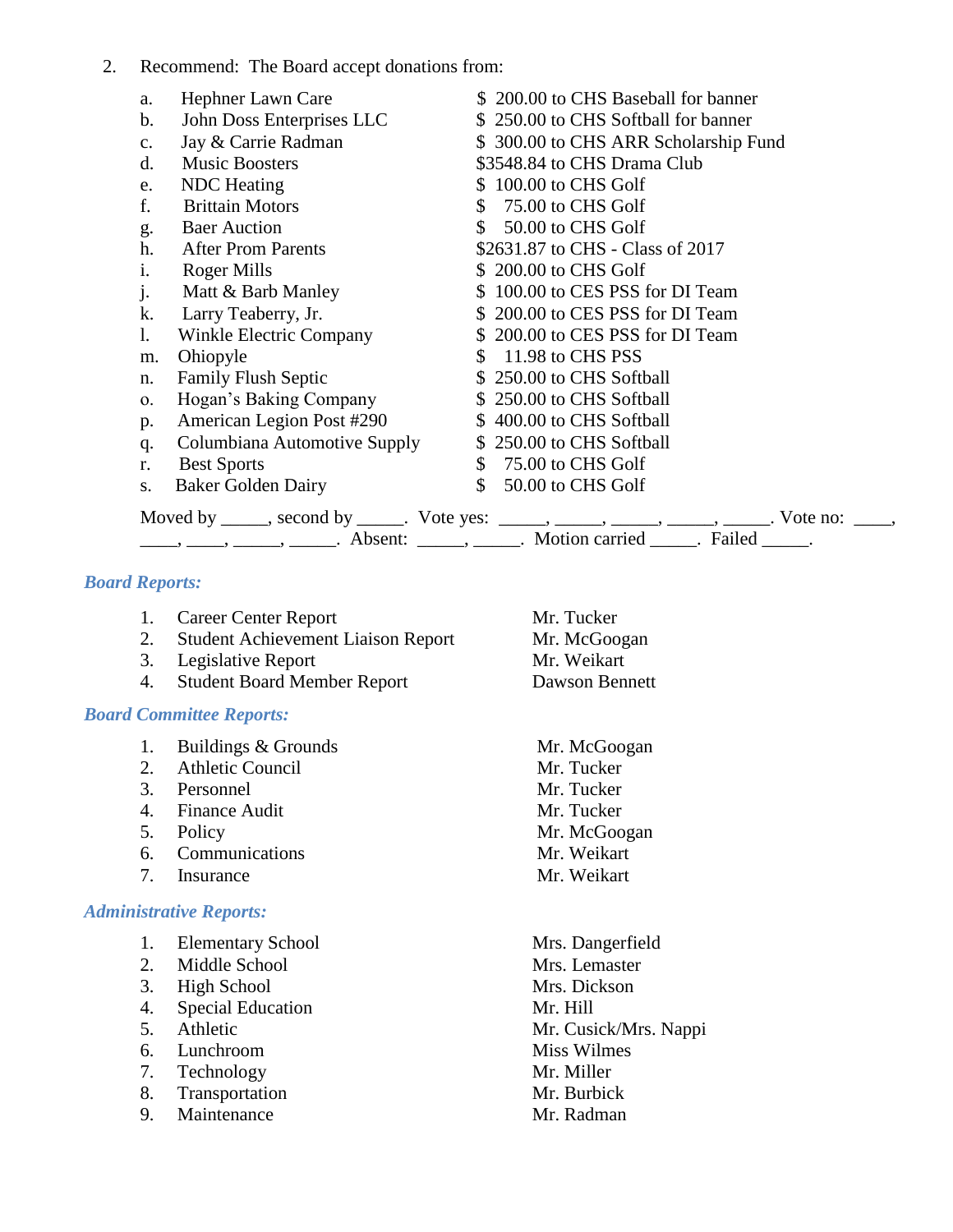### *Superintendent's Report:* Mr. Manley

#### **Superintendent's Requests/Recommendations not included in Consent Agenda:**

1. The Board award the following licensed personnel a supplemental contract for math training for up to 30 hours (24 hours during summer 2017 and 6 hours during 2017-18 school year) at \$17.00 per hour. The training will focus on our new math program and and the curriculum mapping of standards with the materials.

#### CES - Danielle Orville

Moved by \_\_\_\_\_, second by \_\_\_\_\_. Vote yes:  $\frac{1}{\sqrt{2}}$ , \_\_\_\_, \_\_\_\_, \_\_\_\_, \_\_\_\_. Vote no: \_\_\_, \_\_\_\_\_, \_\_\_\_\_\_, \_\_\_\_\_\_\_. Absent: \_\_\_\_\_\_, \_\_\_\_\_\_. Motion carried \_\_\_\_\_\_. Failed \_\_\_\_\_.

2. Recommend: The Board ratify a Memorandum of Understanding # 5 with OAPSE Chapter #300 regarding the Health Assistant position.

| Moved by | second by           | Vote yes: |                |        | vote no: |  |
|----------|---------------------|-----------|----------------|--------|----------|--|
|          | Absent <sup>.</sup> |           | Motion carried | Failed |          |  |

3. The Board adopt the following resolution to approve the settlement agreement:

*WHEREAS,* a dispute has arisen regarding the employment status of Mr. Scott Workman; and

*WHEREAS*, after full consideration of the matter, the Board determines it is in the best interests of Mr. Workman and the District to resolve this matter to avoid further distraction and the additional expenses associated with continued employment disputes.

*NOW THEREFORE BE IT RESOLVED,* that the Board approves the Settlement Agreement by and between the Crestview Local School District Board of Education, Scott Workman, and the Crestview Local Teachers Association, a copy of which is hereby attached and incorporated herein by reference.

*BE IT FURTHER RESOLVED,* that the Board authorizes and directs the Superintendent and Treasurer to execute the Settlement Agreement.

*BE IT FURTHER RESOLVED,* that the Board further directs the Superintendent and Treasurer to take such other action as is necessary to carry out the terms of the Agreement.

*BE IT FURTHER RESOLVED,* that all formal actions of the Board concerning and relating to the adoption of this Resolution were adopted in an open meeting of the Board, and all deliberations of the Board and any of its committees that resulted in such formal action were open to the public when required by law, in full compliance with the law.

Moved by \_\_\_\_\_, second by \_\_\_\_\_. Vote yes:  $\_\_\_\_\_\_\_\_\_\_\_\_\_\_\_\_\_\_\_$  \_\_\_\_, \_\_\_\_, \_\_\_\_. Vote no:  $\_\_\_\_\_\$ \_\_\_\_\_, \_\_\_\_\_\_, \_\_\_\_\_\_\_. Absent: \_\_\_\_\_\_, \_\_\_\_\_\_. Motion carried \_\_\_\_\_\_. Failed \_\_\_\_\_.

4. The Board adopt the following Board Policies/Bylaws which were presented for review at the April 10, 2017 board meeting:

| <b>Policy/Bylaw Number</b> | <b>Description</b>                                                             | New/Revised/Replacement/Delete |
|----------------------------|--------------------------------------------------------------------------------|--------------------------------|
| 0157                       | Appointment to Joint Vocational School District Board                          | Revised                        |
| 2430                       | District-Sponsored Clubs and Activities                                        | Revised                        |
| 2430.02                    | Participation of Community/STEM School Students in Extra-Curricular Activities | Revised                        |
| 2431                       | Interscholastic Athletics                                                      | Revised                        |
| 2461                       | Recording of District Meetings involving Students and/or Parents               | Revised                        |
| 2623                       | Student Assessment and Academic Intervention Services                          | Revised                        |
| 3120.08                    | Employment of Personnel for Co-Curricular/Extra-Curricular Activities          | Revised                        |
| 5111                       | Eligibility of Resident/Nonresident Students                                   | Revised                        |
| 5200                       | Attendance                                                                     | Revised                        |
| 5460                       | <b>Graduation Requirements</b>                                                 | Revised                        |
| 5610                       | Removal, Suspension, Expulsion, and Permanent Exclusion of Students            | Revised                        |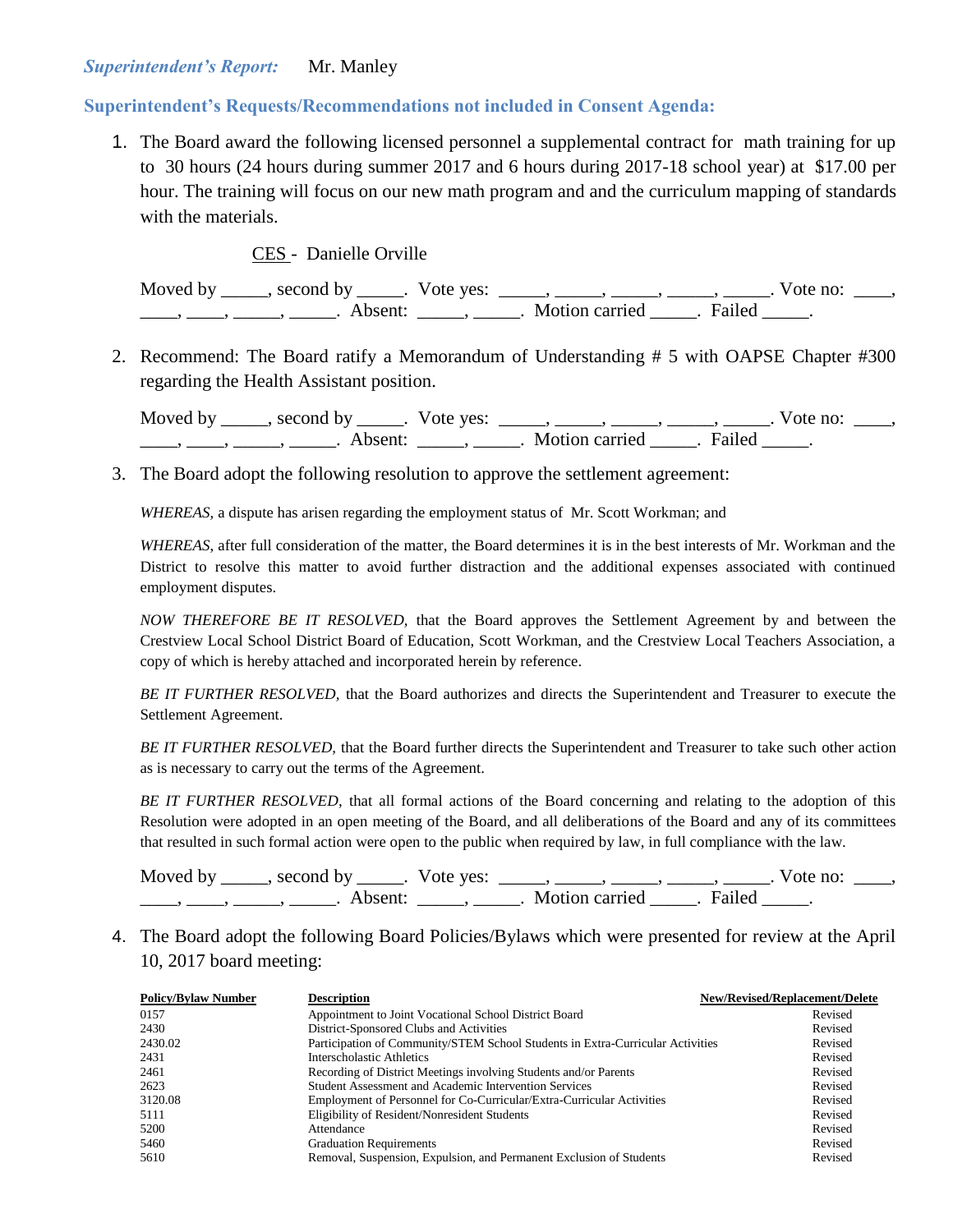| 5630.01 | Positive Behavior Intervention and Supports and Limited Use of Restraint and Seclusion                                                                                                                                                                                                                                                                                                                                                                                                                                                                                                                                                                                                        | Revised  |
|---------|-----------------------------------------------------------------------------------------------------------------------------------------------------------------------------------------------------------------------------------------------------------------------------------------------------------------------------------------------------------------------------------------------------------------------------------------------------------------------------------------------------------------------------------------------------------------------------------------------------------------------------------------------------------------------------------------------|----------|
| 6233    | Amenities for Participants at Meetings and/or Other Occasions                                                                                                                                                                                                                                                                                                                                                                                                                                                                                                                                                                                                                                 | Revised  |
| 6320    | Purchases                                                                                                                                                                                                                                                                                                                                                                                                                                                                                                                                                                                                                                                                                     | Revised  |
| 6325    | Procurement-Federal Grants/Funds                                                                                                                                                                                                                                                                                                                                                                                                                                                                                                                                                                                                                                                              | Revised  |
| 6423    | Use of Credit Cards                                                                                                                                                                                                                                                                                                                                                                                                                                                                                                                                                                                                                                                                           | Revised  |
| 6680    | Recognition                                                                                                                                                                                                                                                                                                                                                                                                                                                                                                                                                                                                                                                                                   | Revised  |
| 6700    | Fair Labor Standards Act (FLSA)                                                                                                                                                                                                                                                                                                                                                                                                                                                                                                                                                                                                                                                               | Revised  |
| 8210    | School Calendar                                                                                                                                                                                                                                                                                                                                                                                                                                                                                                                                                                                                                                                                               | Revised  |
| 8310    | <b>Public Records</b>                                                                                                                                                                                                                                                                                                                                                                                                                                                                                                                                                                                                                                                                         | Revised  |
| 8320    | Personnel Files                                                                                                                                                                                                                                                                                                                                                                                                                                                                                                                                                                                                                                                                               | Revised  |
| 8330    | <b>Student Records</b>                                                                                                                                                                                                                                                                                                                                                                                                                                                                                                                                                                                                                                                                        | Revised  |
| 8452    | Automated External Defibrillators (AED)                                                                                                                                                                                                                                                                                                                                                                                                                                                                                                                                                                                                                                                       | Revised  |
| 8500    | Food Services                                                                                                                                                                                                                                                                                                                                                                                                                                                                                                                                                                                                                                                                                 | Revised  |
| 8510    | Wellness                                                                                                                                                                                                                                                                                                                                                                                                                                                                                                                                                                                                                                                                                      | Revised  |
| 9270    | Equivalent Education Outside the Schools & Participation in Ex-Curricular                                                                                                                                                                                                                                                                                                                                                                                                                                                                                                                                                                                                                     |          |
|         | For Students not enrolled in the District                                                                                                                                                                                                                                                                                                                                                                                                                                                                                                                                                                                                                                                     | Revised  |
|         | Moved by ______, second by ______. Vote yes:<br>$\hspace{1.5cm} \longrightarrow \hspace{1.5cm} \longrightarrow \hspace{1.5cm} \longrightarrow \hspace{1.5cm} \longrightarrow \hspace{1.5cm} \longrightarrow \hspace{1.5cm} \longrightarrow \hspace{1.5cm} \longrightarrow \hspace{1.5cm} \longrightarrow \hspace{1.5cm} \longrightarrow \hspace{1.5cm} \longrightarrow \hspace{1.5cm} \longrightarrow \hspace{1.5cm} \longrightarrow \hspace{1.5cm} \longrightarrow \hspace{1.5cm} \longrightarrow \hspace{1.5cm} \longrightarrow \hspace{1.5cm} \longrightarrow \hspace{1.5cm} \longrightarrow \hspace{1.5cm} \longrightarrow \hspace{1.5cm} \longrightarrow \hspace{1.5cm} \longrightarrow$ | Vote no: |
|         | Motion carried<br>Failed<br>Absent:                                                                                                                                                                                                                                                                                                                                                                                                                                                                                                                                                                                                                                                           |          |

# 5. Recommend: The Board adopt the following resolution proclaiming the week of May 1-5, 2017, as Teacher Appreciation Week:

*Whereas*, teachers mold future citizens through guidance and education; and

*Whereas*, teachers encounter students of widely differing backgrounds; and

*Whereas,* our country's future depends upon providing quality education to all students; and

*Whereas,* teachers spend countless hours preparing lessons, evaluating progress, counseling and coaching students and performing community service; and

*Whereas*, our community recognizes and supports its teachers in educating the children of this community.

*Now, Therefore, Be It Resolved***,** that the Crestview Local Board of Education proclaims May 1-5, 2017, to be TEACHER APPRECIATION WEEK; and

*Be it Further Resolved***,** that the Crestview Local Board of Education strongly encourages all members of our community to join with it in personally expressing appreciation to our teachers for their dedication and devotion to their work.

| Moved by | second by           | Vote ves: |                |        | Vote no: |
|----------|---------------------|-----------|----------------|--------|----------|
|          | Absent <sup>.</sup> |           | Motion carried | Failed |          |

6. Recommend: The Board adopt the following resolution proclaiming the week of May 1-5, 2017, as School Nutrition Employee Week:

*Whereas*, nutritious meals at school are an essential part of the school day; and

*Whereas,* the staff of the District's school meals and nutrition department are committed to providing healthful, nutritious meals to the District's children; and

*Whereas***,** the men and women who prepare and serve school meals help nurture our children through their daily interaction and support; and

*Whereas*, the week of May 1-5, 2017, is School Nutrition Employee Week;

*Now Therefore,* be it resolved that Crestview Local School District expresses its deep appreciation to these valuable employees and commends their good work on behalf of children.

Moved by \_\_\_\_\_, second by \_\_\_\_\_. Vote yes:  $\_\_\_\_\_\_\_\_\_\_\_\_\_\_\_$  \_\_\_\_, \_\_\_\_, \_\_\_\_. Vote no:  $\_\_\_\_\_\$ \_\_\_\_\_, \_\_\_\_\_\_, \_\_\_\_\_\_\_. Absent: \_\_\_\_\_\_, \_\_\_\_\_\_. Motion carried \_\_\_\_\_\_. Failed \_\_\_\_\_.

7. Recommend: Members of the Class of 2017 be granted their High School Diplomas on May 28, 2017; providing they have satisfactorily completed their courses of study as prescribed by the State of Ohio and the Crestview Local Board of Education as follows: